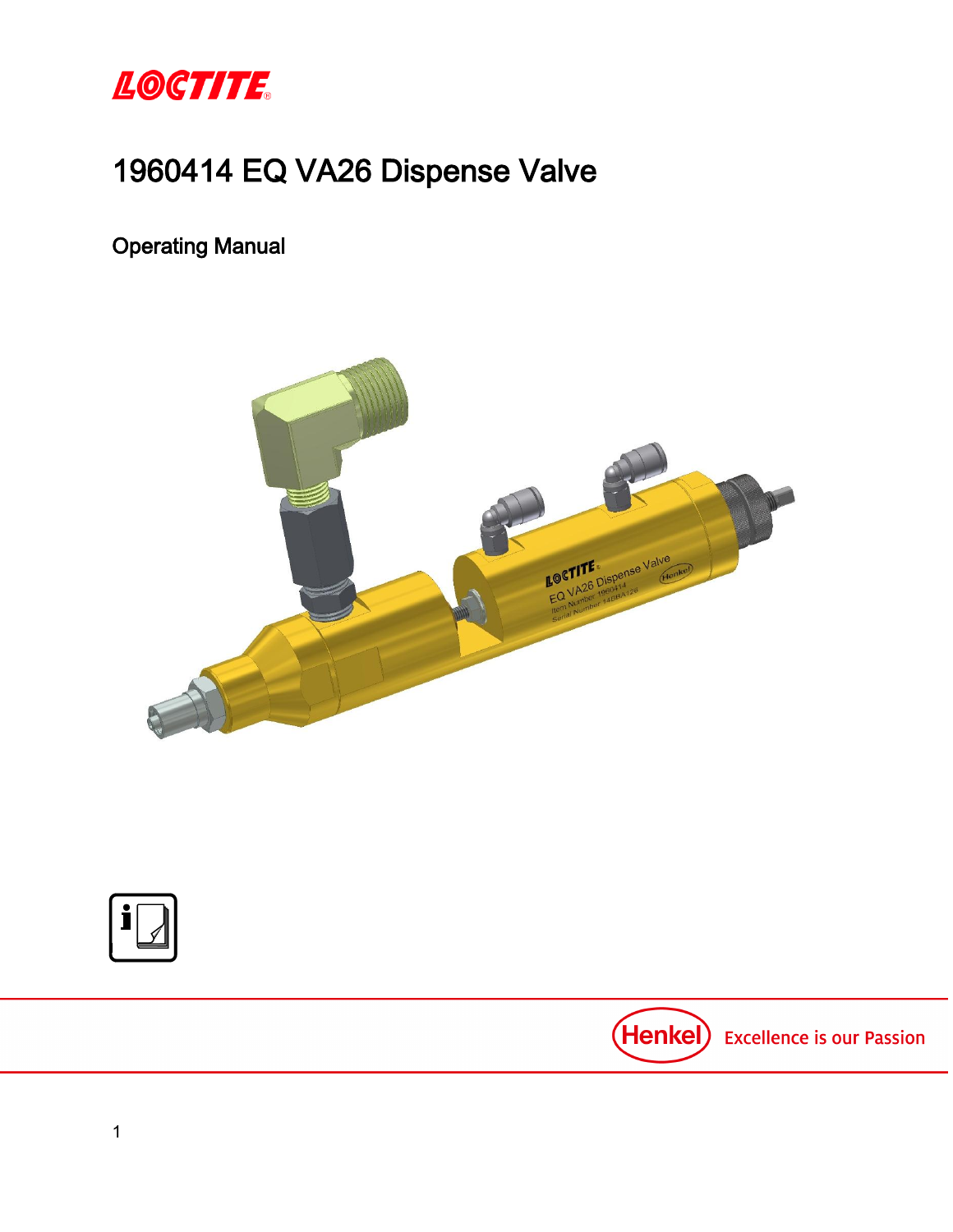# **Table of Contents**

| $\mathbf 1$    |     |  |  |  |
|----------------|-----|--|--|--|
| 1.1            |     |  |  |  |
|                | 1.2 |  |  |  |
|                | 1.3 |  |  |  |
|                | 1.4 |  |  |  |
|                | 1.5 |  |  |  |
|                | 1.6 |  |  |  |
| $\overline{2}$ |     |  |  |  |
| 3              |     |  |  |  |
| 4              |     |  |  |  |
| 5              |     |  |  |  |
|                |     |  |  |  |
|                |     |  |  |  |
|                |     |  |  |  |
|                |     |  |  |  |
| 6              |     |  |  |  |
| $\overline{7}$ |     |  |  |  |
| 8              |     |  |  |  |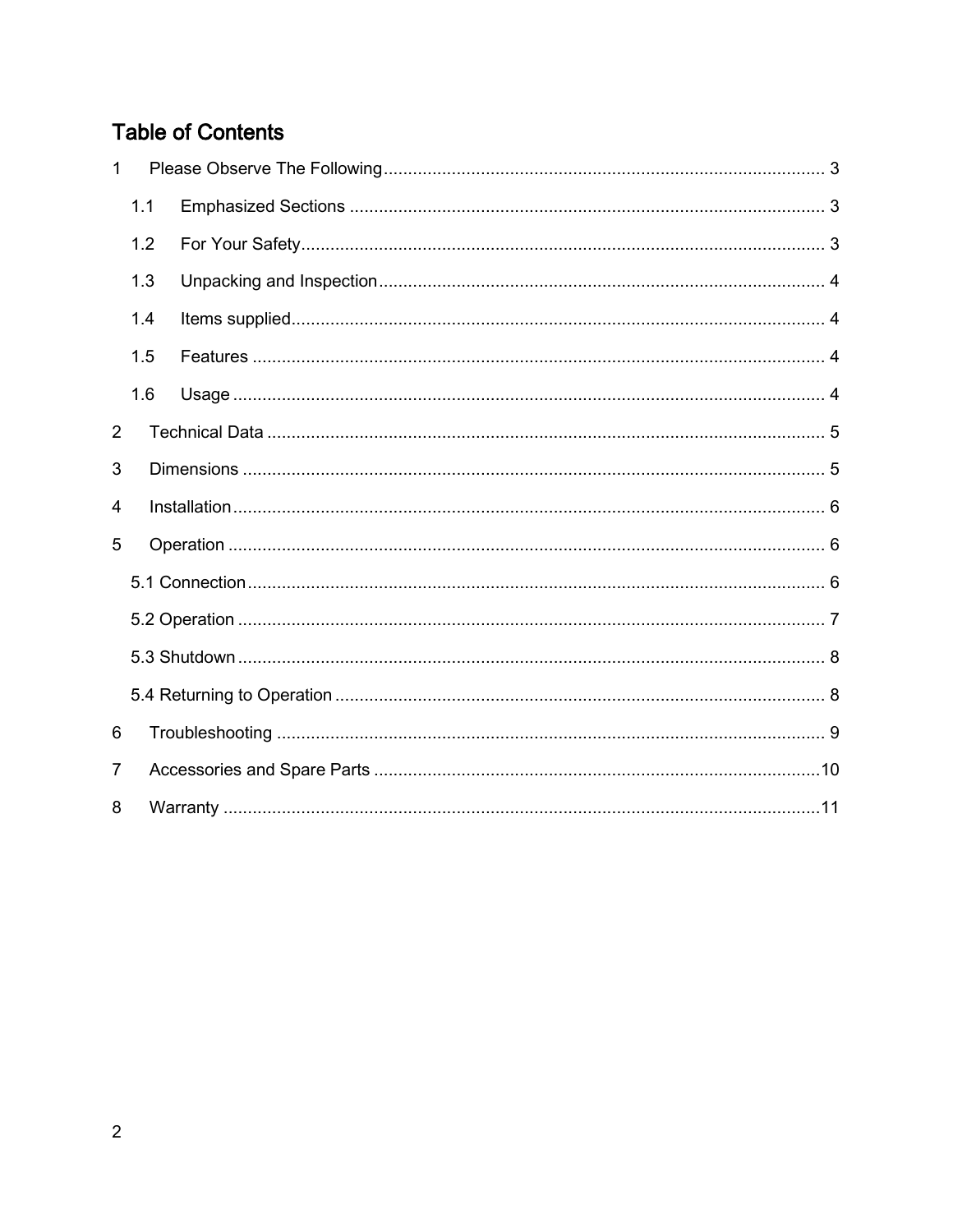# <span id="page-2-0"></span>1 Please Observe The Following

#### <span id="page-2-1"></span>1.1 Emphasized Sections

# Warning!

Refers to safety regulations and requires safety measures that protect the operator or other persons from injury or danger to life.

## Caution!

Emphasizes what must be done or avoided so that the unit or other property is not damaged.

## IS Notice:

A notice gives recommendations for better handling of the unit during operation or adjustment as well as for service activities.

### <span id="page-2-2"></span>1.2 For Your Safety

 $\Delta$  For safe and successful operation of the unit, read these instructions completely. If the instructions are not observed, the manufacturer can assume no responsibility.

 $\Delta$  When working with pressurized air, wear protective glasses.

 $\Delta$  Use only original equipment replacement parts.

 $\Delta$  This valve operates under maximum air pressure input is 6 bars, do not exceed.

 $\Delta$  This valve operates under maximum fluid pressure is 50 bars, do not exceed.

 $\bigoplus$  Observe general safety regulations for the handling of chemicals such as Loctite® adhesives and sealants. Observe the manufacturer's instructions as stated in the Safety Data Sheet.

While under warranty, the unit may be repaired only by an authorized Loctite<sup>®</sup> service representative.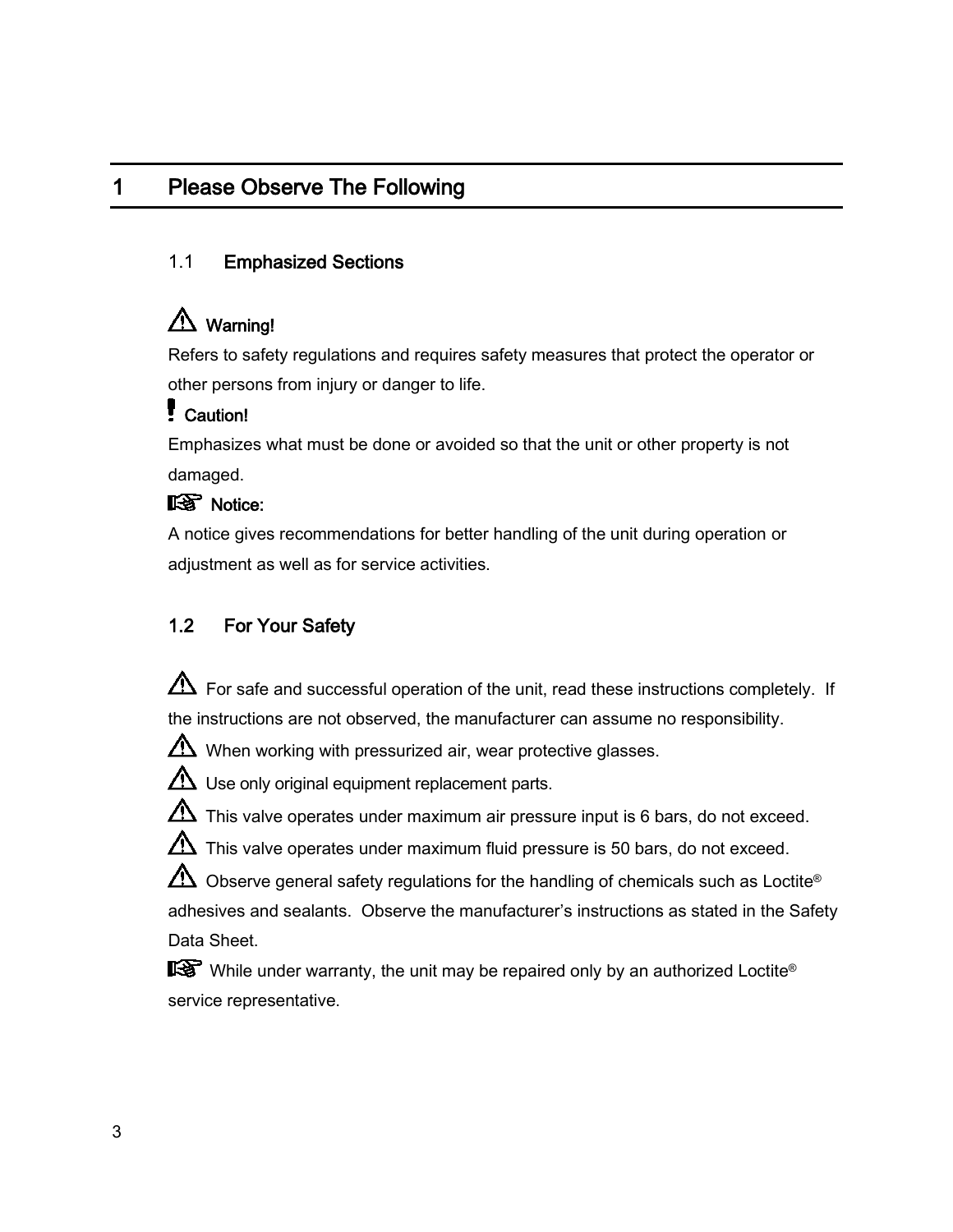### <span id="page-3-0"></span>1.3 Unpacking and Inspection

Carefully unpack the Loctite® EQ VA26 Dispense Valve and examine the items contained in the carton. Inspect the unit for any damage that might have occurred in transit. If such damage has occurred, notify the carrier immediately. Claims for damage must be made by the consignee to the carrier and should be reported to the manufacturer.

#### <span id="page-3-1"></span>1.4 Items supplied

- 1.4.1 EQ VA26 Dispense Valve
- 1.4.2 Two meters each of clear and blue airline tubing
- 1.4.3 Operation Manual

#### <span id="page-3-2"></span>1.5 Features

- 1.5.1 Maximum working fluid pressure: 50 bars (725 psi)
- 1.5.2 Bubble free, no-drip dispensing
- 1.5.3 High resolution stroke adjustment

#### <span id="page-3-3"></span>1.6 Usage

The Loctite® EQ VA26 Dispense Valve is a double acting dispense valve that is used to dispense medium to high viscosity silicone, MS polymer and urethane products. It can operate at fluid pressures up to 50 bars and features inherent suck back that draws a small amount of product back at the end of each stroke.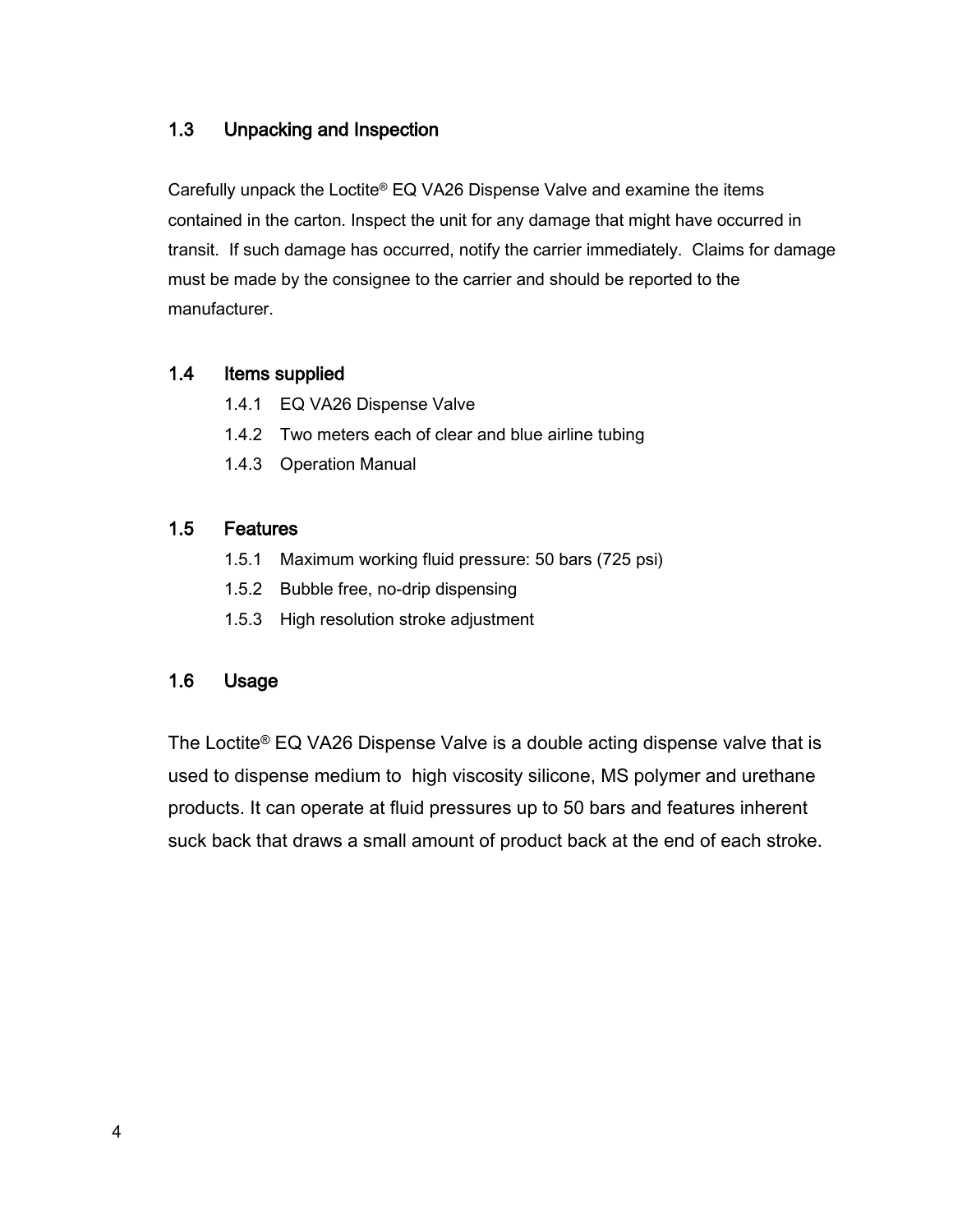# <span id="page-4-0"></span>2 Technical Data

| <b>Pneumatic Supply</b>       | Max. 6.8 Bars (max. 100 psi)                                            |
|-------------------------------|-------------------------------------------------------------------------|
| Quality                       | Filtered 10um, oil free, non-condensing                                 |
|                               | If the required quality is not achieved, install a Loctite <sup>®</sup> |
|                               | filter regulator $88649(97120)$                                         |
| <b>Size</b>                   | 8.3" length x 1.2" diameter (210 mm x 31 mm)                            |
| <b>Free Flow Orifice</b>      | $0.20$ " diameter $(5 \text{ mm})$                                      |
| <b>Inlet Thread</b>           | $\frac{1}{4}$ -19 BSPT Female                                           |
| <b>Product Fluid Pressure</b> | Max. 50 bars (max. 725 psi)                                             |
| Weight                        | $0.54$ kg                                                               |

# <span id="page-4-1"></span>3 Dimensions

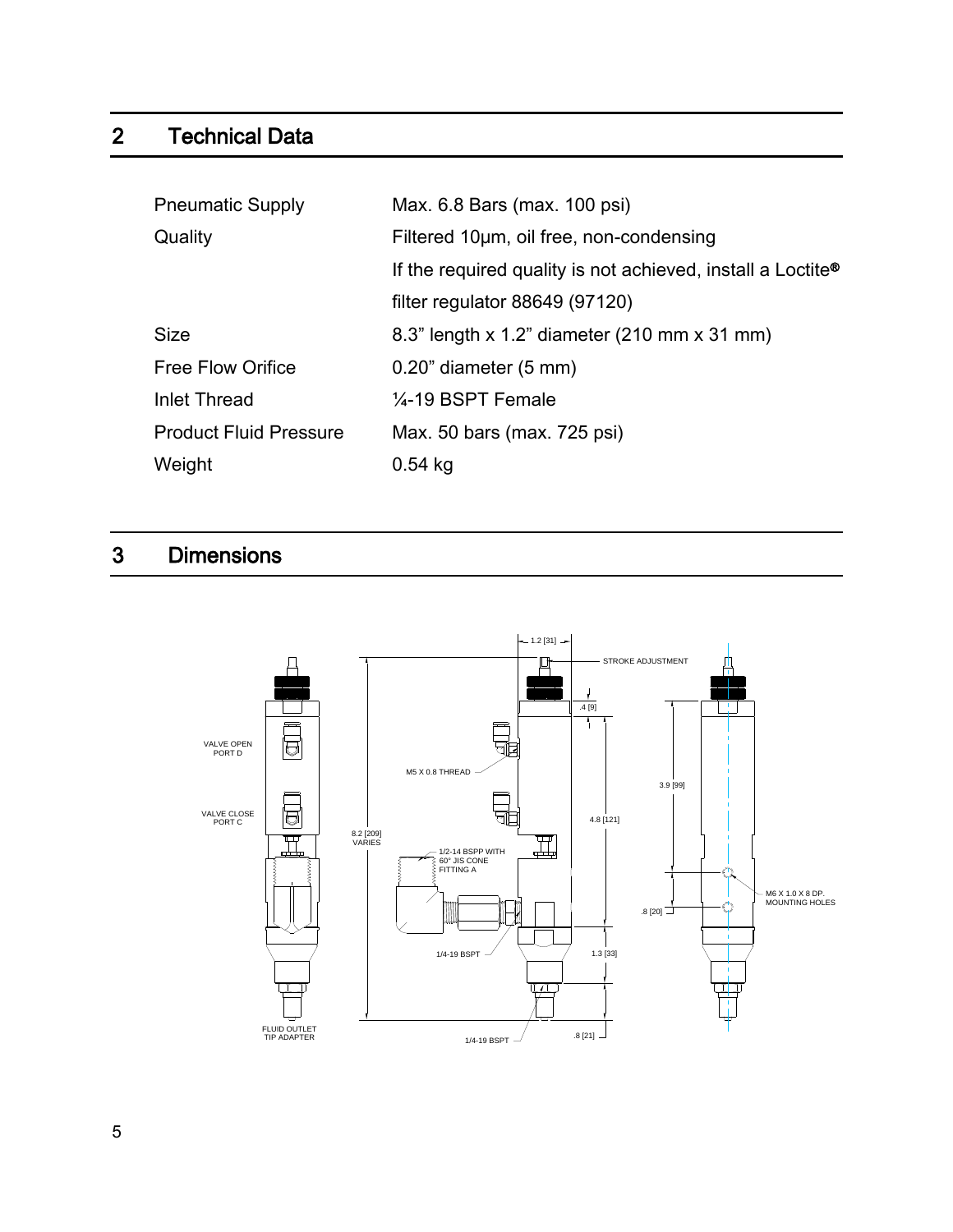## <span id="page-5-0"></span>4 Installation

Į Before using the equipment for the first time check it carefully for signs of external damage. If any shipping damage is found DO NOT USE THE EQUIPMENT – return it to your supplier immediately.



## <span id="page-5-1"></span>5 Operation

#### <span id="page-5-2"></span>5.1 Connection

Connect the 4 mm O.D. airline to the air fitting "port C" and the other end of airline will be connected to the normally opened port of solenoid valve.

Connect the 4 mm O.D. airline to the air fitting "port D" and the other end of airline will be connected to the normally closed port of solenoid valve.

Connect the fluid hose to the fluid inlet "fitting A" and tighten.



Make sure the tube was cut at a right angled cut. Tube cutter is recommended.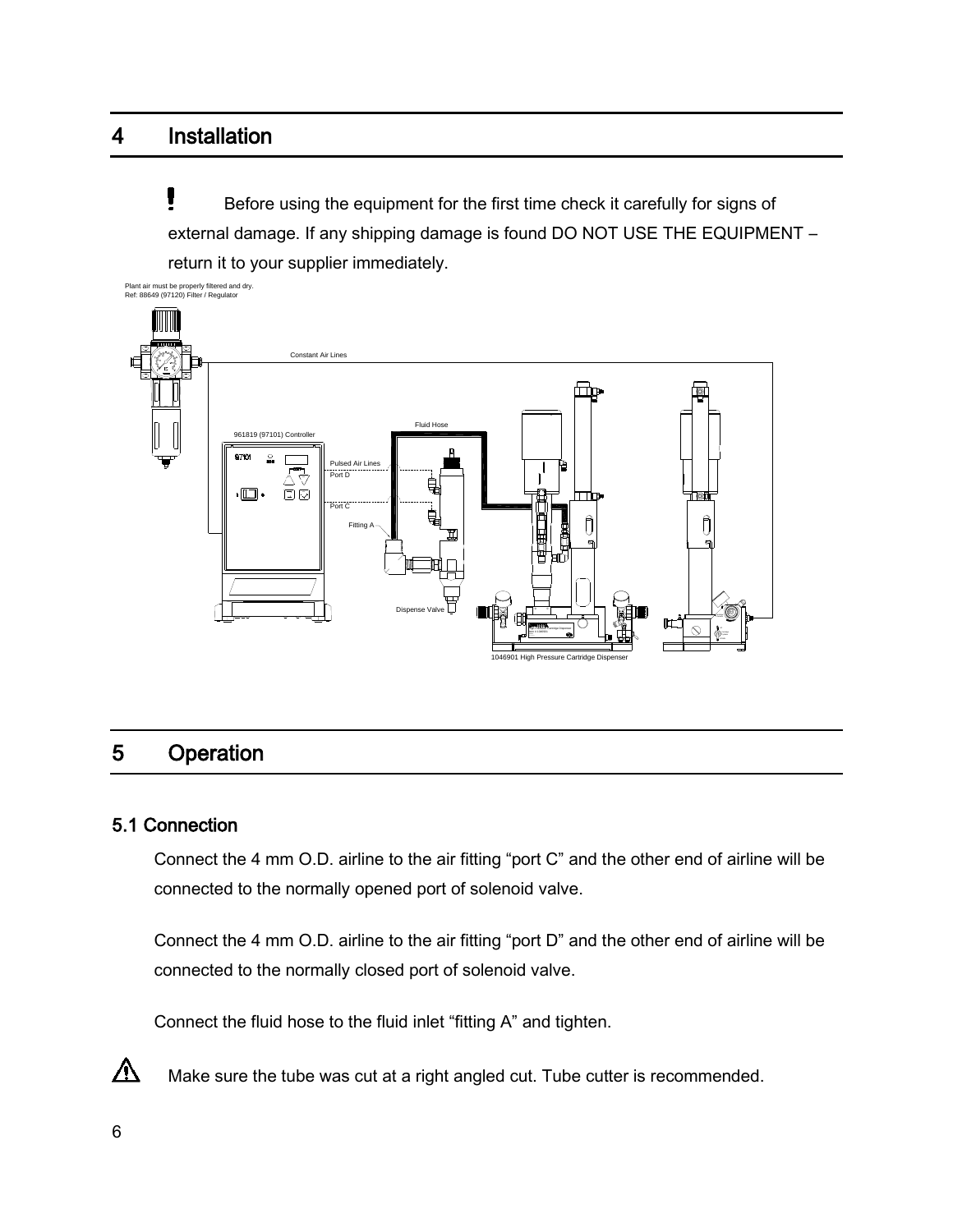### <span id="page-6-0"></span>5.2 Operation

With the Semi-Automatic Controller 88649 (97101) set up and connected to the valve, and the High Pressure Cartridge Dispenser 1046901 (HPCD) connected as previously shown, load the High Pressure Cartridge Dispenser per High Pressure Cartridge Dispenser Operating Manual instructions.

CAUTION: Always treat a pressurized reservoir with respect, and check air gauge to ensure pressure is at zero before opening.

After filling, check to be certain the system is sealed with no leaks.

#### Before proceeding, check the following:

- 1. Be sure all the connections are tight.
- 2. Set the valve control air pressure at a minimum of 60 psi (4 Bars).
- 3. Actuate the valve long enough to fill the valve, start liquid flow and purge air from the dispensing tip. If a small tip is used, it may need to be removed from the valve during purging. Then fill the tip hub with fluid and install on the tip adapter so it is free of air.

### To open the valve:

- 1. Apply air pressure to OPEN air port (Port D) on the valve, and remove pressure from the CLOSE (Port C) air port on the valve.
- 2. Maintain air pressure on the OPEN (Port D) air port to keep the valve open.

#### To close the valve:

- 1. Apply air pressure to CLOSE air port (Port C) on the valve, and remove pressure from the OPEN (Port D) air port on the valve.
- 2. Maintain air pressure on the CLOSE (Port C) air port to keep the valve open.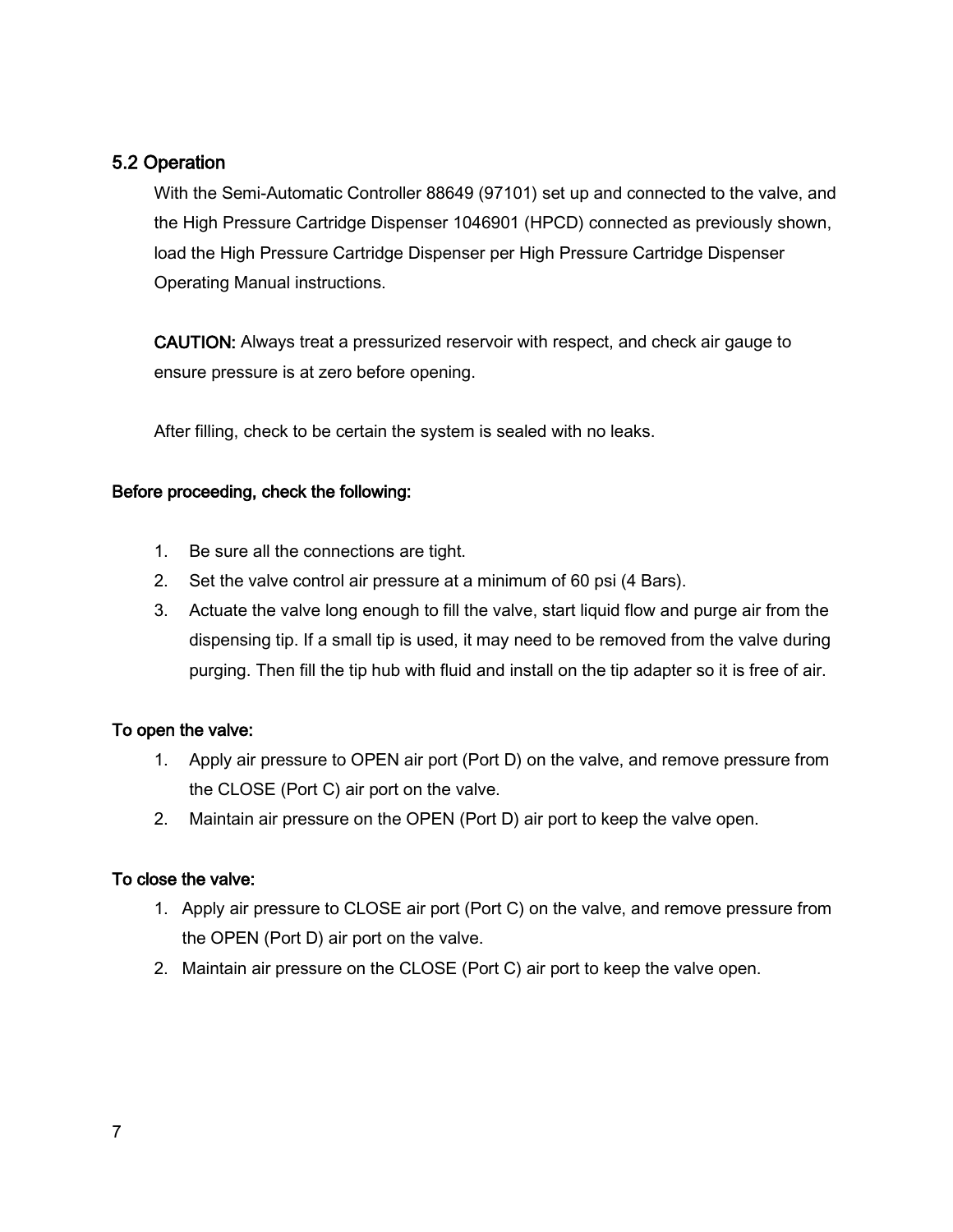#### To adjust the stroke:

1. Rotate the stroke adjustment to change the length of the stroke. This will affect the product flow rate.

- 2. Rotating the stroke adjustment toward the stop nut will decrease the flow rate.
- 3. The unit ships pre-set to maximum flow.

#### <span id="page-7-0"></span>5.3 Shutdown

1. To prevent the product from coming in contact with air, put an end-cap on the nozzle or keep the nozzle in grease.

#### <span id="page-7-1"></span>5.4 Returning to Operation

- 1. Remove the end-cap from the nozzle.
- 2. If needed, purge the product feed line and dispensing valve.

#### Returning to Operation After Longer Periods of Non-use.

- 1. Remove the Luer-Lock tip cap.
- 2. Purge the product feed line and dispensing valve.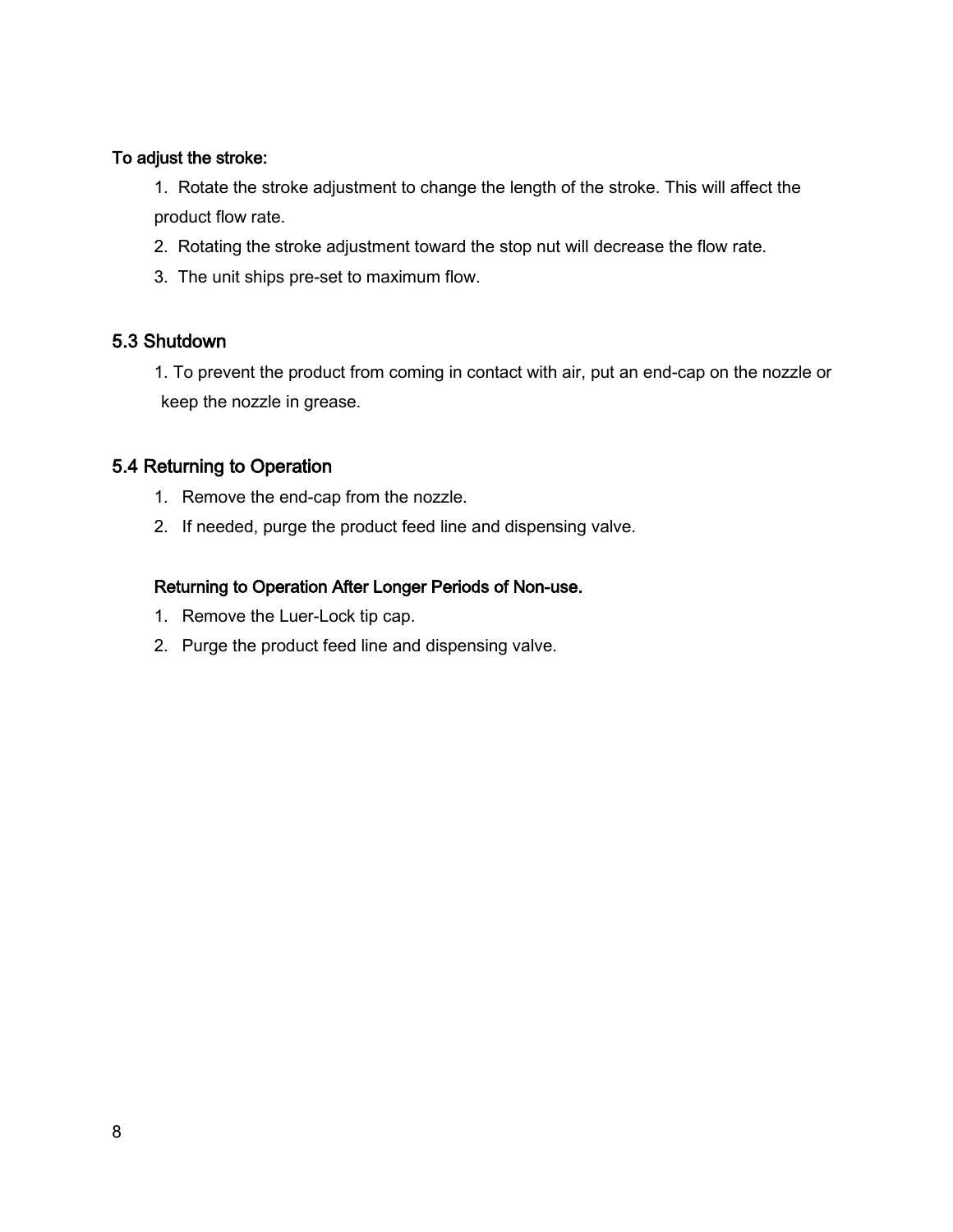# <span id="page-8-0"></span>6 Troubleshooting

| Problem                  | <b>Possible Cause</b>            | Correction                     |  |
|--------------------------|----------------------------------|--------------------------------|--|
| No product or too little | Product feed line not correctly  | Correctly connect the          |  |
| product                  | connected                        | product feed line              |  |
|                          | Pneumatic hose not correctly     | Correctly connect the          |  |
|                          | connected                        | pneumatic hose                 |  |
|                          | Controller incorrectly adjusted  | Check the controller (see      |  |
|                          |                                  | operating instructions for the |  |
|                          |                                  | controller)                    |  |
|                          | HPCD not switched on or          | Check the HPCD (see            |  |
|                          | pressure is too low              | operating instructions for the |  |
|                          |                                  | HPCD)                          |  |
|                          | Valve operating pressure is too  | Increase air pressure to       |  |
|                          | low                              | 60psi (4 bar) minimum          |  |
|                          | The dispensing tip is clogged    | Replace the tip                |  |
|                          | Curing in the product feed line  | Replace the product feed       |  |
|                          | and/or in the dispensing valve   | line and clean dispensing      |  |
|                          |                                  | valve head                     |  |
| Air bubble in product    | Air in the dispensing            | Purge the product feed line,   |  |
|                          | valve/product feed line          | dispensing valve and           |  |
|                          |                                  | dispensing tip                 |  |
| Inconsistent deposits    | The air pressure controlling the | Check to be make sure the      |  |
|                          | valve and/or HPCD is             | air pressures are constant     |  |
|                          | fluctuating                      |                                |  |
|                          | The open time of the valve       | Check to be sure the valve     |  |
|                          | timer must be constant           | controller is providing a      |  |
|                          |                                  | consistent output              |  |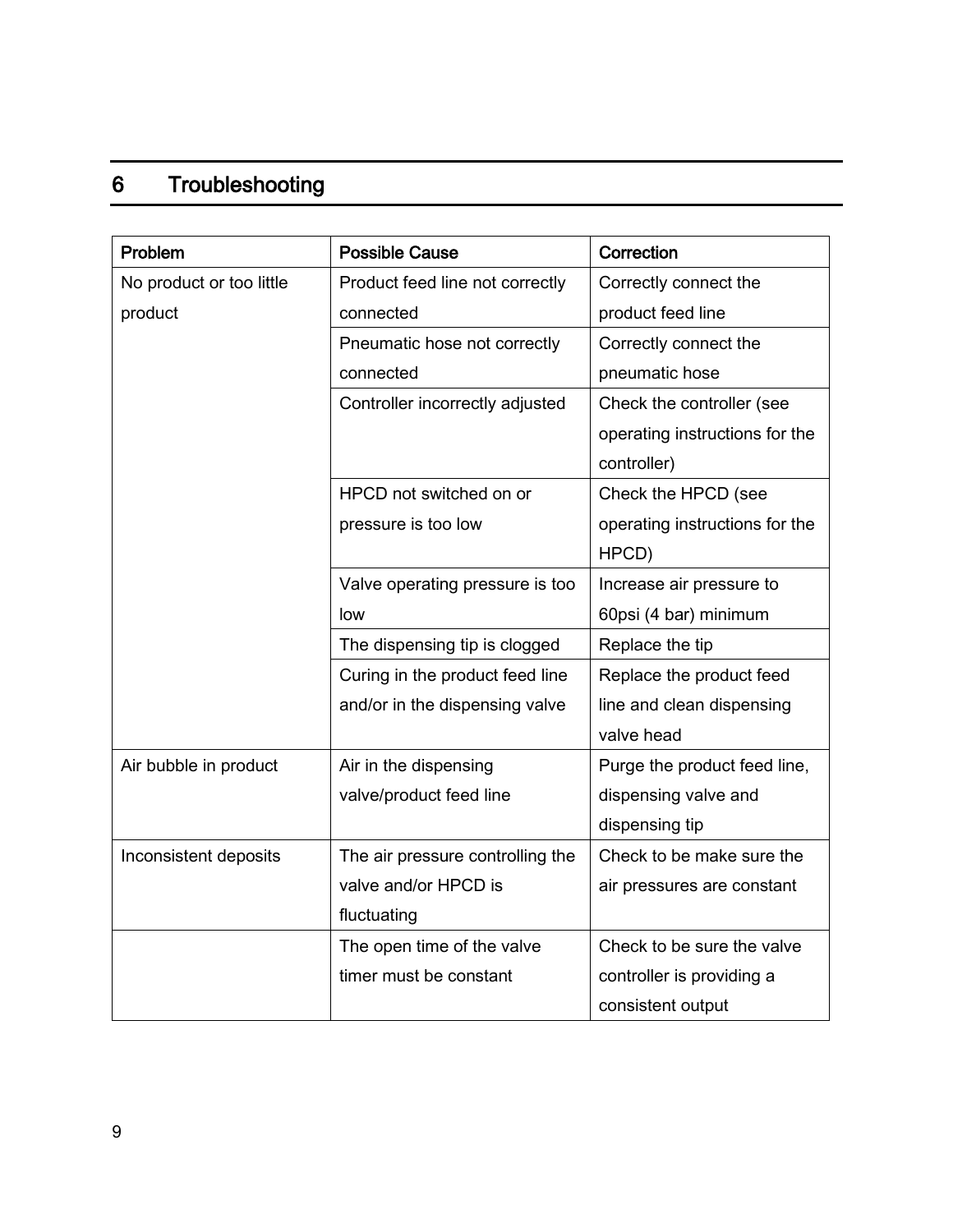# <span id="page-9-0"></span>7 Accessories and Spare Parts



| Number         | Loctite <sup>®</sup> Kit Number | Description                                 |
|----------------|---------------------------------|---------------------------------------------|
| 1 & 2          |                                 | <b>Fluid Outlet Tip Adapter</b>             |
| 3              |                                 | Lower Cap                                   |
| 4              | 1961249                         | Suck Back Pin, Outlet Seal Kit              |
| 5              | 1961249                         | Outlet Seal, PTFE, Outlet Seal Kit          |
| 6              |                                 | <b>Cylinder Housing</b>                     |
| $\overline{7}$ |                                 | Seal Cap                                    |
| 8              |                                 | <b>Compression Spring</b>                   |
| 9              |                                 | <b>Valve Piston</b>                         |
| 10             |                                 | Valve End Cap                               |
| 11             |                                 | <b>Stop Nuts</b>                            |
| 12             | 1961250                         | O-Ring Housing (3), PTFE, Shaft Seal Kit    |
| 13             | 1961250                         | O-Ring Seal Plate (2), PTFE, Shaft Seal Kit |
| 14             |                                 | <b>Cylinder Housing Artwork</b>             |
| 15             | 1961250                         | O-Ring (3), Viton, Shaft Seal Kit           |
| 16             | 1251162                         | O-Ring (2), Viton, Actuator Seal Kit        |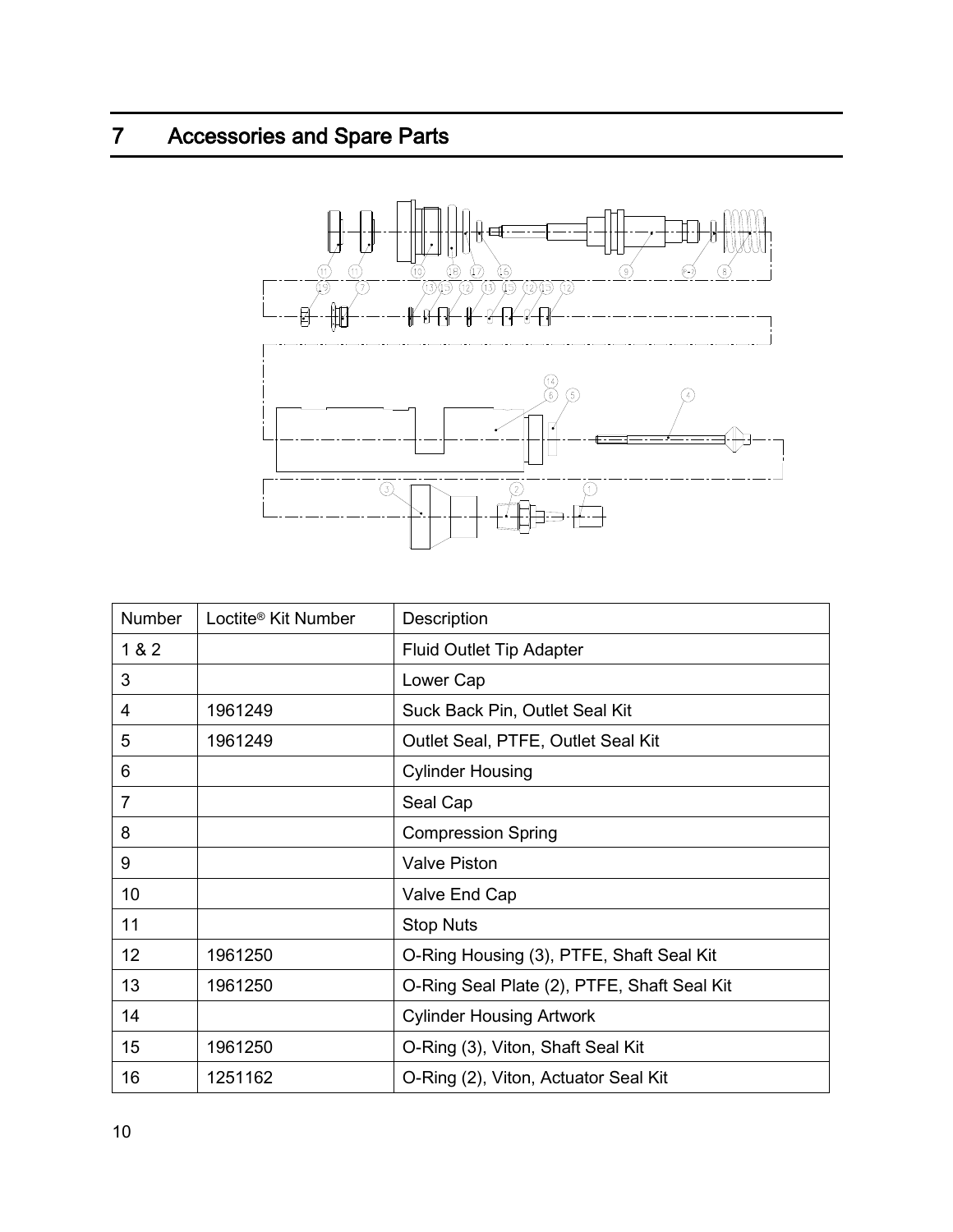| 17 | 1251162 | O-Ring, Viton, Actuator Seal Kit              |
|----|---------|-----------------------------------------------|
| 18 | 1251162 | O-Ring, Viton, Actuator Seal Kit              |
| 19 |         | M4 Hex Nut                                    |
| 20 | 1553588 | Fluid Inlet Fitting (Not Shown)               |
| 21 |         | Hex Nipple 1/4-19 BSPT, (Not Shown)           |
| 22 |         | Female Hex Coupling 1/4-19 BSPT, (Not Shown)  |
| 23 |         | Male Elbow 4mm Tube x M5 x 0.8 Thread, (Not   |
|    |         | Shown)                                        |
| 24 | 1070269 | Robot Valve Mounting Bracket Kit, (Not Shown) |
| 25 | 1241821 | Fluid Hose, 1 Meter, (Not Shown)              |
| 26 | 1241780 | Fluid Hose, 2 Meters, (Not Shown)             |

## <span id="page-10-0"></span>8 Warranty

Henkel expressly warrants that all products referred to in this Instruction Manual for 1XXX EQ VA26 Dispense Valve (hereafter called "Products") shall be free from defects in materials and workmanship. Liability for Henkel shall be limited, as its option, to replacing those Products which are shown to be defective in either materials or workmanship or to credit the purchaser the amount of the purchase price thereof (plus freight and insurance charges paid therefor by the user). The purchaser's sole and exclusive remedy for breach of warranty shall be such replacement or credit.

A claim of defect in materials or workmanship in any Products shall be allowed only when it is submitted in writing within one month after discovery of the defect or after the time the defect should reasonably have been discovered and in any event, within (12) months after the delivery of the Products to the purchaser. This warranty does not apply to perishable items, such as product fittings, seals, o-rings, etc. No such claim shall be allowed in respect of products which have been neglected or improperly stored, transported, handled, installed, connected, operated, used or maintained. In the event of unauthorized modification of the Products including, where products, parts or attachments for use in connection with the Products are available from Henkel, the use of products, parts or attachments which are not manufactured by Henkel, no claim shall be allowed.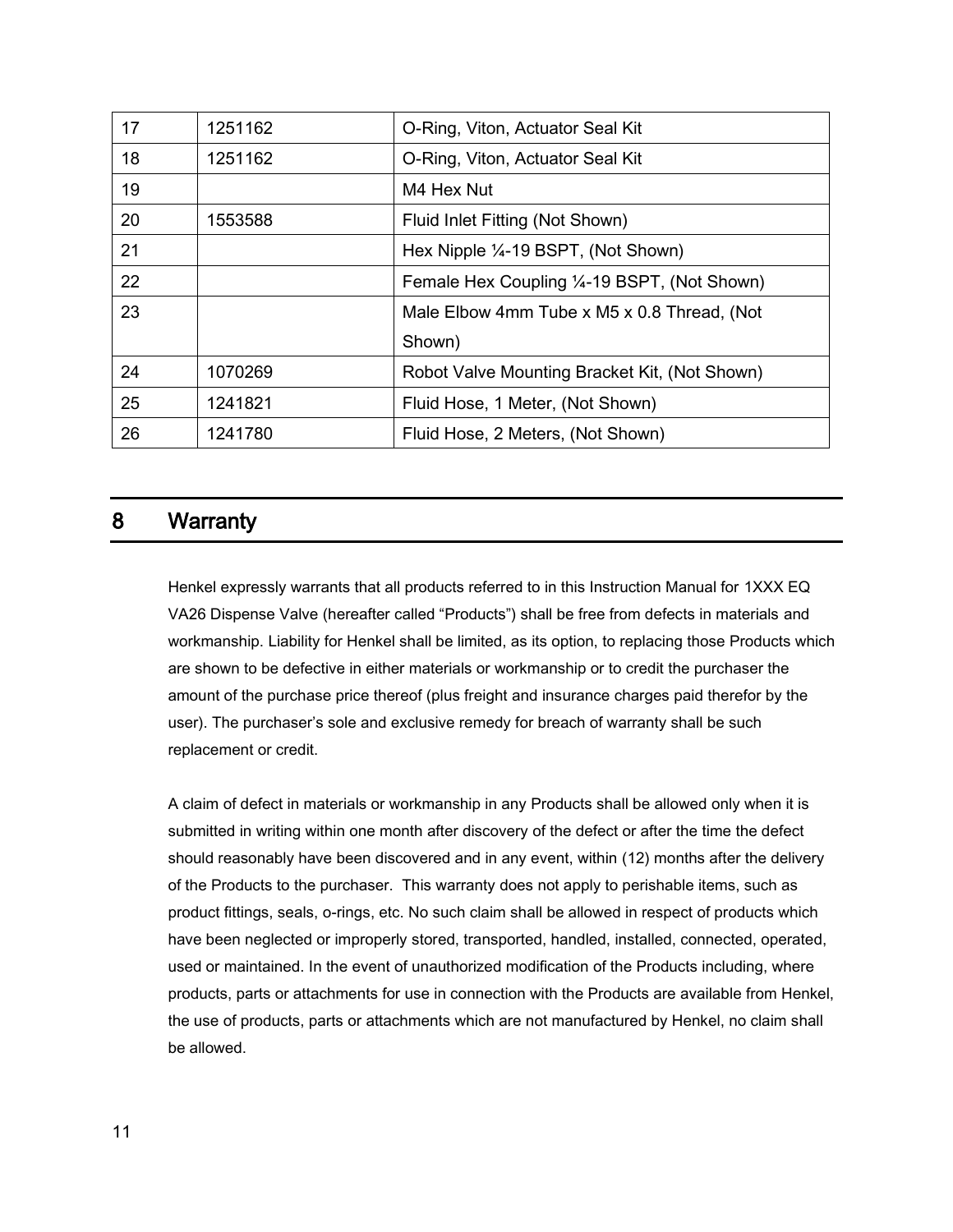No Products shall be returned to Henkel for any reason without prior written approval from Henkel. Products shall be returned freight prepaid, in accordance with instructions from Henkel.

NO WARRANTY IS EXTENDED TO ANY EQUIPMENT WHICH HAS BEEN ALTERED, MISUSED, NEGLECTED, OR DAMAGED BY ACCIDENT.

EXCEPT FOR THE EXPRESS WARRANTY CONTAINED IN THIS SECTION, HENKEL MAKES NO WARRANTY OF ANY KIND WHATSOEVER, EXPRESS OR IMPLIED, WITH RESPECT TO THE PRODUCTS.

ALL WARRANTIES OF MERCHANTABILITY, FITNESS FOR A PARTICULAR PURPOSE, AND OTHER WARRANTIES OF WHATEVER KIND (INCLUDING AGAINST PATENT OR TRADEMARK INFRINGEMENT) ARE HEREBY DISCLAIMED BY HENKEL AND WAIVED BY THE PURCHASER.

THIS SECTION SETS FORTH EXCLUSIVELY ALL OF LIABILITY FOR HENKEL TO THE PURCHASER IN CONTRACT, IN TORT OR OTHERWISE IN THE EVENT OF DEFECTIVE PRODUCTS.

WITHOUT LIMITATION OF THE FOREGOING, TO THE FULLEST EXTENT POSSIBLE UNDER APPLICABLE LAWS, HENKEL EXPRESSLY DISCLAIMS ANY LIABILITY WHATSOEVER FOR ANY DAMAGES INCURRED DIRECTLY OR INDIRECTLY IN CONNECTION WITH THE SALE OR USE OF, OR OTHERWISE IN CONNECTION WITH, THE PRODUCTS, INCLUDING, WITHOUT LIMITATION, LOSS OF PROFITS AND SPECIAL, INDIRECT OR CONSEQUENTIAL DAMAGES, WHETHER CAUSED BY NEGLIGENCE FROM HENKEL OR OTHERWISE.